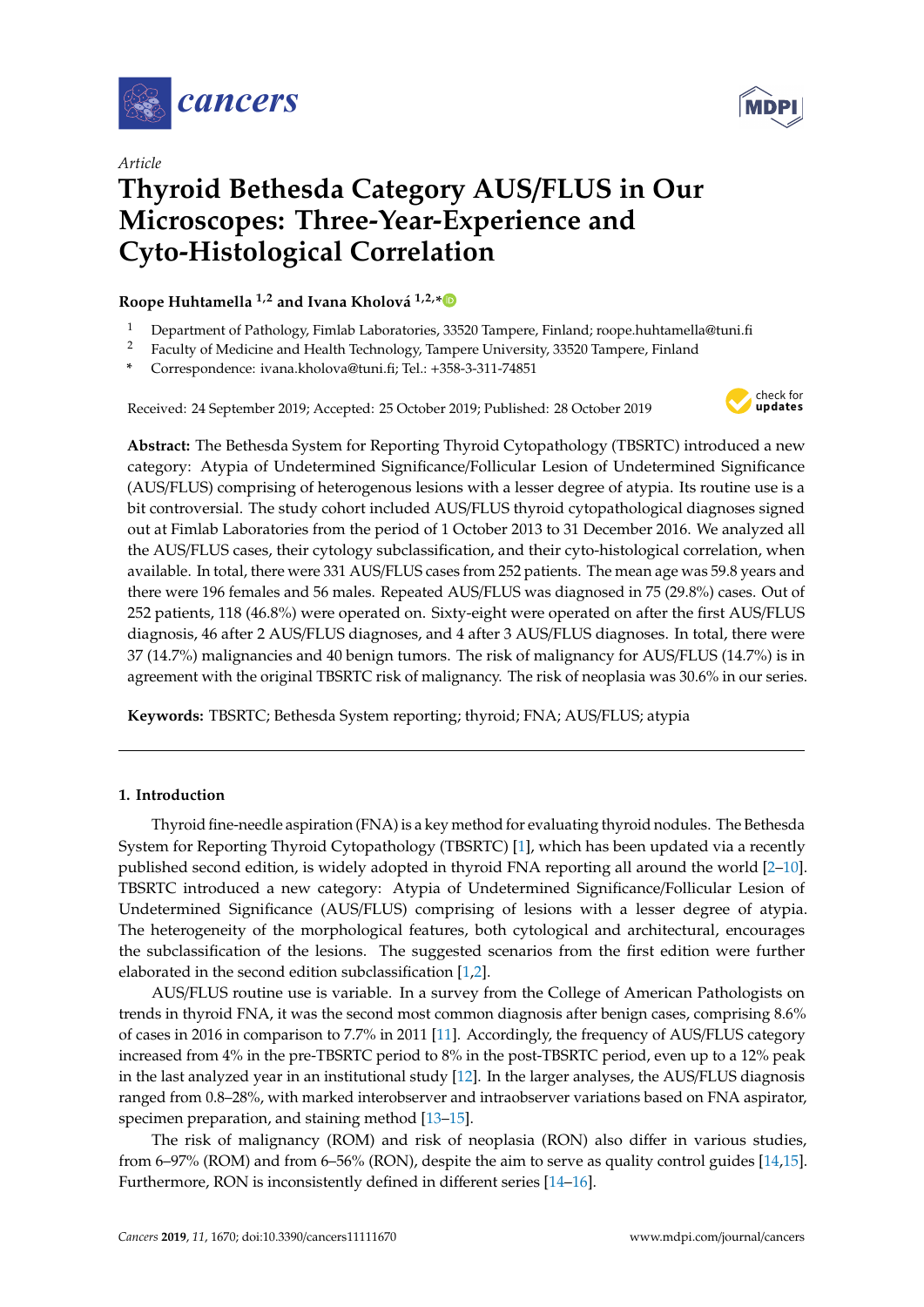In the present study, we show our institutional analysis of AUS/FLUS cases with subclassification, cyto-histological correlation, ROM, and RON.

### **2. Results**

A search yielded 1698 thyroid FNAs performed between 1 October 2013 to 31 December 2016 and of them 331 (19.5%) FNAs were diagnosed as AUS/FLUS category. After implementing exclusion criteria, 252 patients and 331 AUS/FLUS FNAs remained in the cohort. The mean age of the patients  $\pm$  standard deviation (SD) was  $59.8 \pm 15.8$  years, with patient ages ranging from 15 to 99 years. There were 196 (77.8%) females and 56 (22.2%) males. In total, 118 (46.8%) cases underwent surgical resection. Seventy-six lobectomies and 42 total thyroidectomies were performed. Average nodule size  $\pm$  SD was  $24 \pm 14$  mm. The study cohort is summarized in Table [1.](#page-1-0)

<span id="page-1-0"></span>**Table 1.** Description of the study cohort. FNA, fine-needle aspiration; AUS, atypia of undetermined significance.

| Characteristic            | n               | $\%$ |
|---------------------------|-----------------|------|
| Sex                       |                 |      |
| Female                    | 196             | 77.8 |
| Male                      | 56              | 22.2 |
| $Age \pm SD$ (years)      | $59.8 \pm 15.8$ |      |
| Indication of FNA         |                 |      |
| Nodule                    | 130             |      |
| Goiter                    | 114             |      |
| Other                     | 5               |      |
| No data                   | 3               |      |
| Nodule size $\pm$ SD (mm) | $24 \pm 14$     |      |
| $\leq1$ cm                | 24              | 18.5 |
| $>1-2$ cm                 | 41              | 31.5 |
| $>2-4$ cm                 | 50              | 38.5 |
| $>4$ cm                   | 13              | 10.0 |
| No data                   | 2               | 1.5  |
| Operated                  | 118             | 46.8 |
| Total thyroidectomy       | 42              | 35.6 |
| Lobectomy                 | 76              | 64.4 |
| Reoccurring AUS-FNA       | 75              | 29.8 |

Sixty-eight out of one hundred and seventy-seven patients were operated on after the first AUS/FLUS diagnosis. Seventy-one (28.2%) patients had two consecutive AUS/FLUS results, and out of them, 46 (64.8%) were operated on. Four patients had three consecutive AUS/FLUS diagnoses, and all of them were operated on. The malignant histopathological diagnoses were as follows: 24 (64.9%) papillary carcinomas, 10 (27.0%) follicular carcinomas, one medullary carcinoma, one poorly differentiated carcinoma, and one squamous cell carcinoma metastasis. Only one papillary carcinoma was re-classified as non-invasive follicular neoplasm with papillary-like features (NIFTP). Forty follicular adenomas were diagnosed, and 41 cases had non-neoplastic outcomes (Figure [1\)](#page-2-0).

Multiple malignant diagnoses were found in three cases: two of them were follicular carcinomas with incidental papillary microcarcinoma, and one case was with two different tumors—poorly differentiated carcinoma in the left lobe and papillary carcinoma (follicular variant) in the right lobe. In addition, a follicular adenoma was found in nine malignant cases: all of them were papillary carcinomas—eight were microcarcinomas and one was a classical, multifocal variant.

The risk of malignancy (ROM) was 14.7% (lower bound, LB) in the whole cohort and 31.1% (upper bound, UB) in resected cases. Risk of neoplasia (RON) was 30.6% in all cases and 64.7% in resected cases. Further, we subanalyzed ROM in cases with a single AUS/FLUS diagnosis: it was 14.7% for all cases and 38.2% for surgically confirmed cases. RON was 26.6% and 69.1%, respectively. Cases with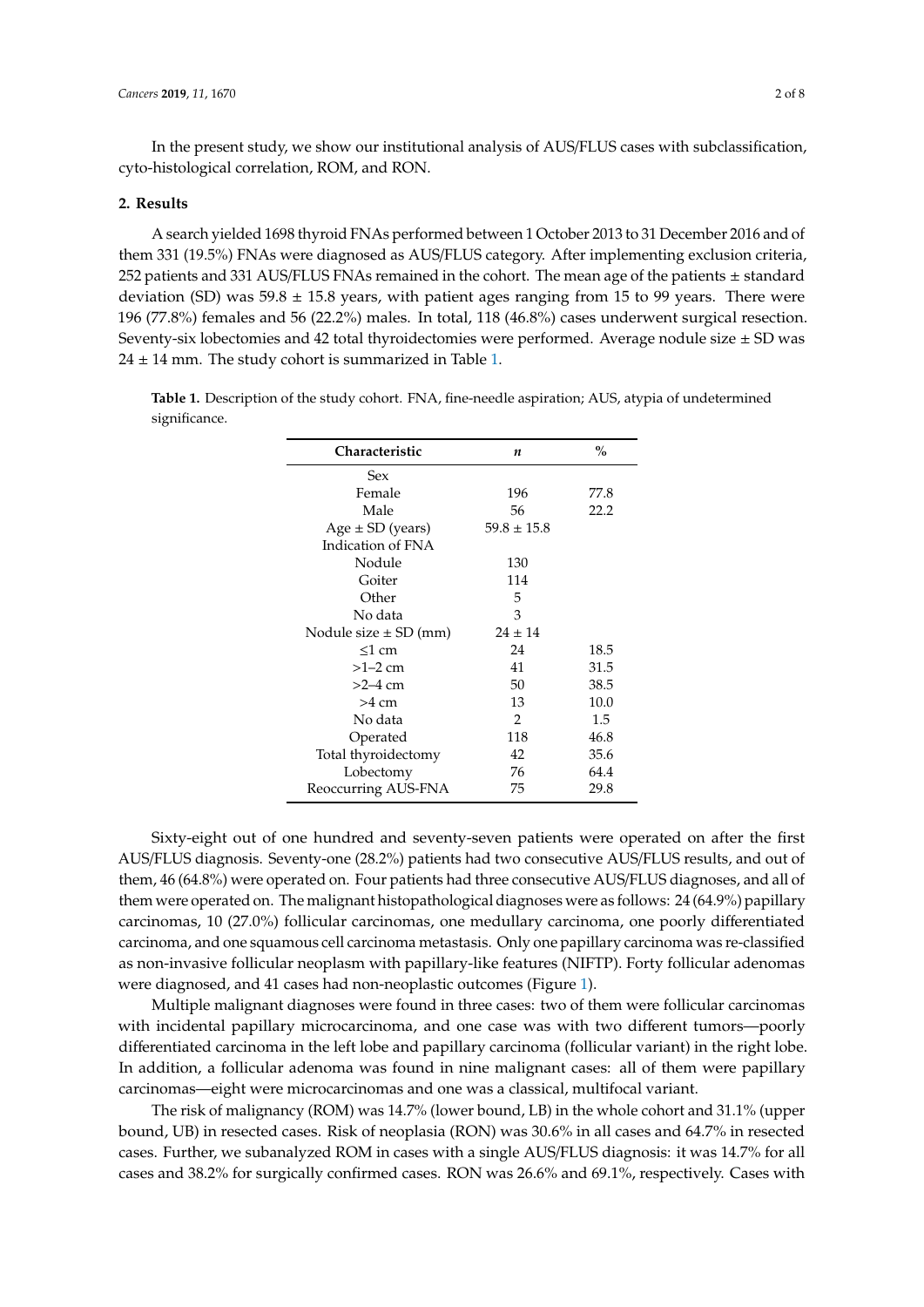two consecutive AUS/FLUS diagnoses had 14.1% (UB) and 21.7% (LB) ROM. RON was 38.0% and 58.7%, respectively (Table [2\)](#page-2-1).

<span id="page-2-0"></span>

MTC, medullary thyroid carcinoma; PDC, poorly differentiated carcinoma; SCM, squamous cell non-neuron-neuron-neuron-neuron-neuron-neuron-neuron-neuron-neuron-neuron-neuron-neuron-neuron-neuron-neuron-n **Figure 1.** The outcome of AUS/FLUS cases. MN, malignant neoplasms; BN, benign neoplasms; NL, non-neoplastic lesions, PTC, papillary thyroid carcinoma; FTC, follicular thyroid carcinoma; carcinoma metastasis.

<span id="page-2-1"></span>

| Table 2. The risk of malignancy and neoplasia in AUS/FLUS category. |  |
|---------------------------------------------------------------------|--|
|---------------------------------------------------------------------|--|

| Risk of<br>Malignancy/Neoplasia | <b>Study Cohort</b>         |                                | Bethesda Values [1]         |                                | Meta-Analysis<br>Straccia et al. [17] |  |
|---------------------------------|-----------------------------|--------------------------------|-----------------------------|--------------------------------|---------------------------------------|--|
|                                 | $%$ of All<br>(Lower Bound) | % of Resected<br>(Upper Bound) | $%$ of All<br>(Lower Bound) | % of Resected<br>(Upper Bound) | % of Resected<br>$(95\% \text{ CI})$  |  |
| Risk of malignancy              | 14.7                        | 31.1                           | $5 - 15$                    | $20 - 25$                      | $27(23-31)$                           |  |
| 1. FNA                          | 14.7                        | 38.2                           |                             |                                |                                       |  |
| 2. FNA                          | 14.1                        | 21.7                           |                             |                                |                                       |  |
| Risk of neoplasia               | 30.6                        | 64.7                           |                             |                                |                                       |  |
| 1. FNA                          | 26.6                        | 69.1                           |                             |                                |                                       |  |
| 2. FNA                          | 38.0                        | 58.7                           |                             |                                |                                       |  |

The most common subcategory for AUS/FLUS FNAs was group 1 (follicular neoplasia), with 125 cases (37.8%) and with a ROM of 12.0%; the second most common category was group  $6$  (nuclear enlargement), with 91 cases (27.5%) and with a ROM of 11.0%; and the third most common 16.7%. Only seven cases belonged to group 5 (atypical cyst-lining cells), with a ROM of 26.6%. All cases were later categorized according the second edition Bethesda: the most common was architectural<br> **RECOLLECT** 2000 PL atypia (37.8%), the second most common was cytological atypia (29.6%), and the third most common were categorized as oncocytic cell aspirates, 0.3%  $l$ erwise specified (NOS) (Table 3) % of was cytological and architectural atypia (21.8%). ROMs were respectively 12.0%, 12.2%, and 16.7%. and 2.1% as atypia not otherwise specified (NOS) (Table [3\)](#page-3-0). To complete, 8.5% of cases were categorized as oncocytic cell aspirates, 0.3% as atypical lymphoid cells,<br>and 2.1% as atypic not otherwise specified (NOS) (Table 3). was group 4 (focal features suggestive of papillary carcinoma), with 72 cases (21.8%) and with a ROM of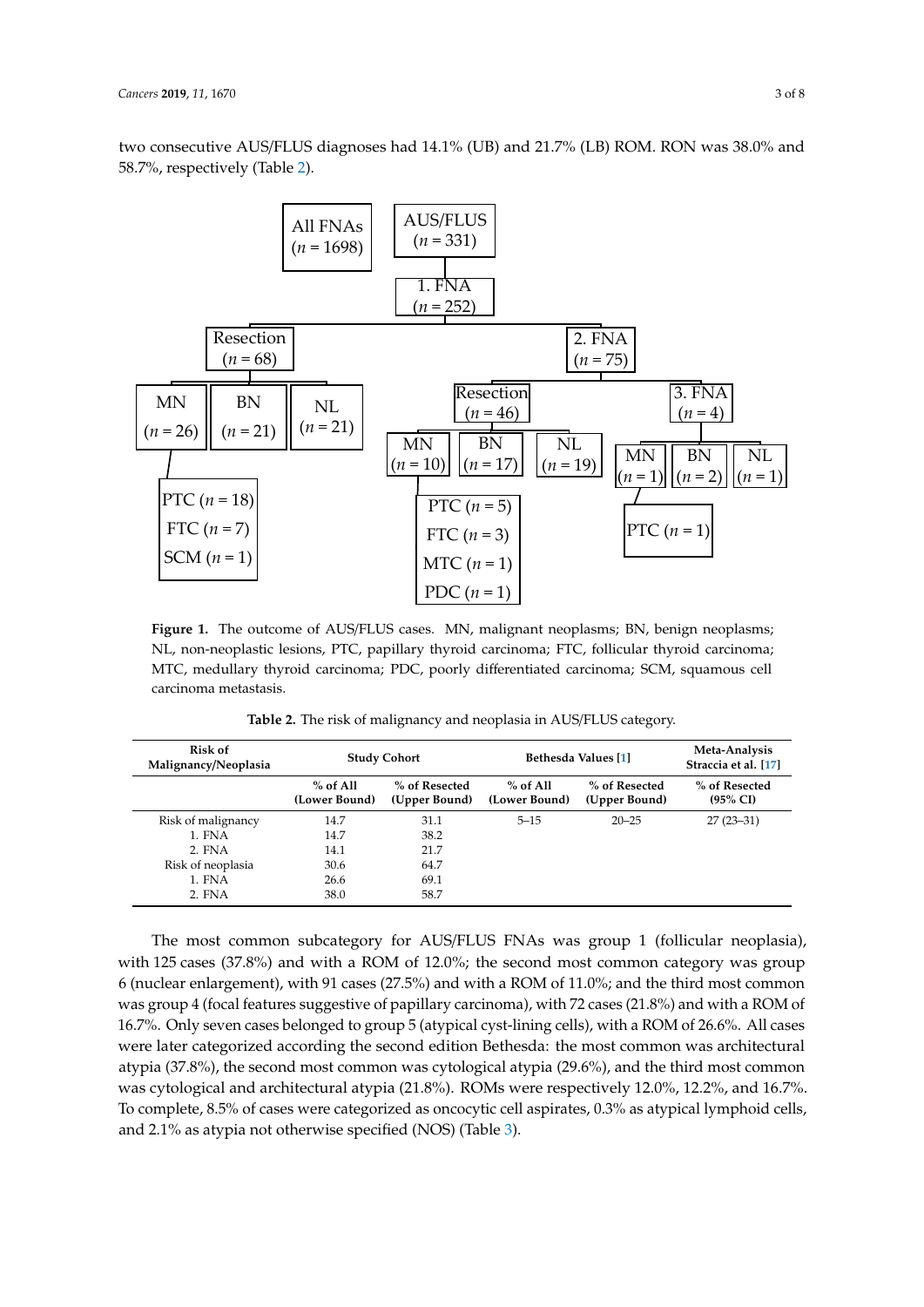| <b>Subclassification (First</b> )<br><b>Edition Bethesda)</b> | $n\ (\%)$    | Risk of<br>Malignancy | Subclassification<br>(Second Edition<br>Bethesda) | $n\ (\%)$   | Risk of<br>Malignancy |
|---------------------------------------------------------------|--------------|-----------------------|---------------------------------------------------|-------------|-----------------------|
| Follicular neoplasia                                          | 125 (37.8%)  | $12.0\%$              | Architectural atypia                              | 125 (37.8%) | $12.0\%$              |
| Predominance of Hürthle cells                                 | $24(7.3\%)$  | $4.2\%$               | Hürthle cell aspirates                            | $28(8.5\%)$ | 3.6%                  |
| Only Hürthle cells                                            | $4(1.2\%)$   | $0.0\%$               |                                                   |             |                       |
| Focal features suggestive of                                  | 72 (21.8%)   | $16.7\%$              | Cytological and                                   | 72 (21.8%)  | $16.7\%$              |
| papillary carcinoma                                           |              |                       | architectural atypia                              |             |                       |
| Cyst-lining cells                                             | $7(2.1\%)$   | 28.6%                 | Cytologic atypia                                  | 98 (29.6%)  | $12.4\%$              |
| Nuclear enlargement                                           | $91(27.5\%)$ | 11.0%                 |                                                   |             |                       |
| Atypical lymphoid infiltrate                                  | $1(0.3\%)$   | $0.0\%$               | Atypical lymphoid cells                           | $1(0.3\%)$  | $0.0\%$               |
| Others                                                        | $7(2.1\%)$   | 14.3%                 | Atypia NOS                                        | $7(2.1\%)$  | 14.3%                 |

<span id="page-3-0"></span>**Table 3.** Subclassification of AUS/FLUS cases according to the first and second editions of Bethesda and their risk of malignancy. NOS, atypia not otherwise specified.

### **3. Discussion**

In the present study of 331 AUS/FLUS cases from 252 patients, 46.8% of cases were histologically correlated. There were 37 (14.7%) malignant tumors and 40 benign tumors in total. Only one papillary carcinoma was re-classified as NIFTP. In the non-neoplastic resections, six cases of thyroiditis and two cases of hyperthyroidism were diagnosed. Those non-neoplastic entities are well recognized for cytomorphological pitfalls [\[17](#page-6-7)[,18\]](#page-6-8).

A meta-analytic review of 47 studies of 4475 surgically treated AUS/FLUS cases showed 27% (range 23–31) ROM [\[16\]](#page-6-6). In the present study, the ROM for all cases (14.7%) is in agreement with original TBSRTC ROM; however, it was 31.1% for the operated cases. Interestingly, ROM was 38.2% in histologically confirmed cases after the first FNA and 21.7% after the second FNA. The influence of repeated FNA on ROM was also studied by Kuru et al., who observed 7% ROM (LB) and 23% ROM (UB) in all cases, but if cases with repeat FNA were evaluated, ROM was 38.6% vs. 15% in cases without repeat FNA [\[19\]](#page-6-9). After the first AUS/FLUS with repeated benign FNA diagnosis, ROM was still 18% in excised cases. Two consecutive AUS/FLUS revealed a 50% ROM and AUS/FLUS/malignant cytology revealed a 100% ROM [\[12\]](#page-6-2). In contrast, repeated FNA had no influence on ROM in the Ho et al. study (26.3% vs. 26.6%) [\[20\]](#page-6-10). Interestingly, in an Asian practice of active surveillance, high ROMs in the indeterminate FNA categories were observed. On average, the Asian ROM was 44%, with a range of 14.3–75%, with only the Japanese results similar to the original TBSRTC values. They concluded that stricter criteria for the papillary carcinoma cytological diagnosis mirror this discrepancy [\[21\]](#page-6-11). The most common biases in the ROM analyses are papillary microcarcinomas; surgically treated patients are likely to have other (i.e., clinical or imaging) features of malignancy and tertiary centers with higher percentages of malignancies [\[20](#page-6-10)[–23\]](#page-6-12).

Throughout the studies, RON was calculated sparsely. RON was 30.6% in our whole series and 64.7% for operated cases. RON was 69.1% after the first FNA and 58.7% after the second FNA in cases with cyto-histological correlation in our series. Dincer et al. reported a RON of 34.1% in a series of 368 patients with 19.6% surgically verified cases [\[5\]](#page-5-2). The literature analysis revealed a RON range of 6–56% [\[14\]](#page-6-5).

The fourth edition of *WHO Classification of Tumours of Endocrine Organs* incorporated several borderline/precursor tumors [\[24\]](#page-6-13). NIFTP onset brought along a new pitfall, as nuclear features of papillary carcinoma can be present in the entity with an extremely low malignant potential [\[24–](#page-6-13)[26\]](#page-6-14). In various studies and analyses, the ROM of AUS/FLUS declined when NIFTP was implemented as non-malignancy [\[27,](#page-6-15)[28\]](#page-6-16). Nevertheless, the impact of NIFTP in an Asian cohort was much lower than in Western reports [\[29\]](#page-7-0). The influence of NIFTP on ROM is marginal in our analysis due to only one NIFTP case.

We observed a wide variation of ROM values in cases stratified according to cytomorphological features. Surprisingly, the highest ROM was 28.6% in cases with atypical cyst-lining cells. In atypical cyst-lining cell specimens, there is a pitfall of distinguishing benign reparative cystic changes in goiter vs. cystic papillary carcinoma. Comprehensive cytomorphological analysis of atypical cyst-lining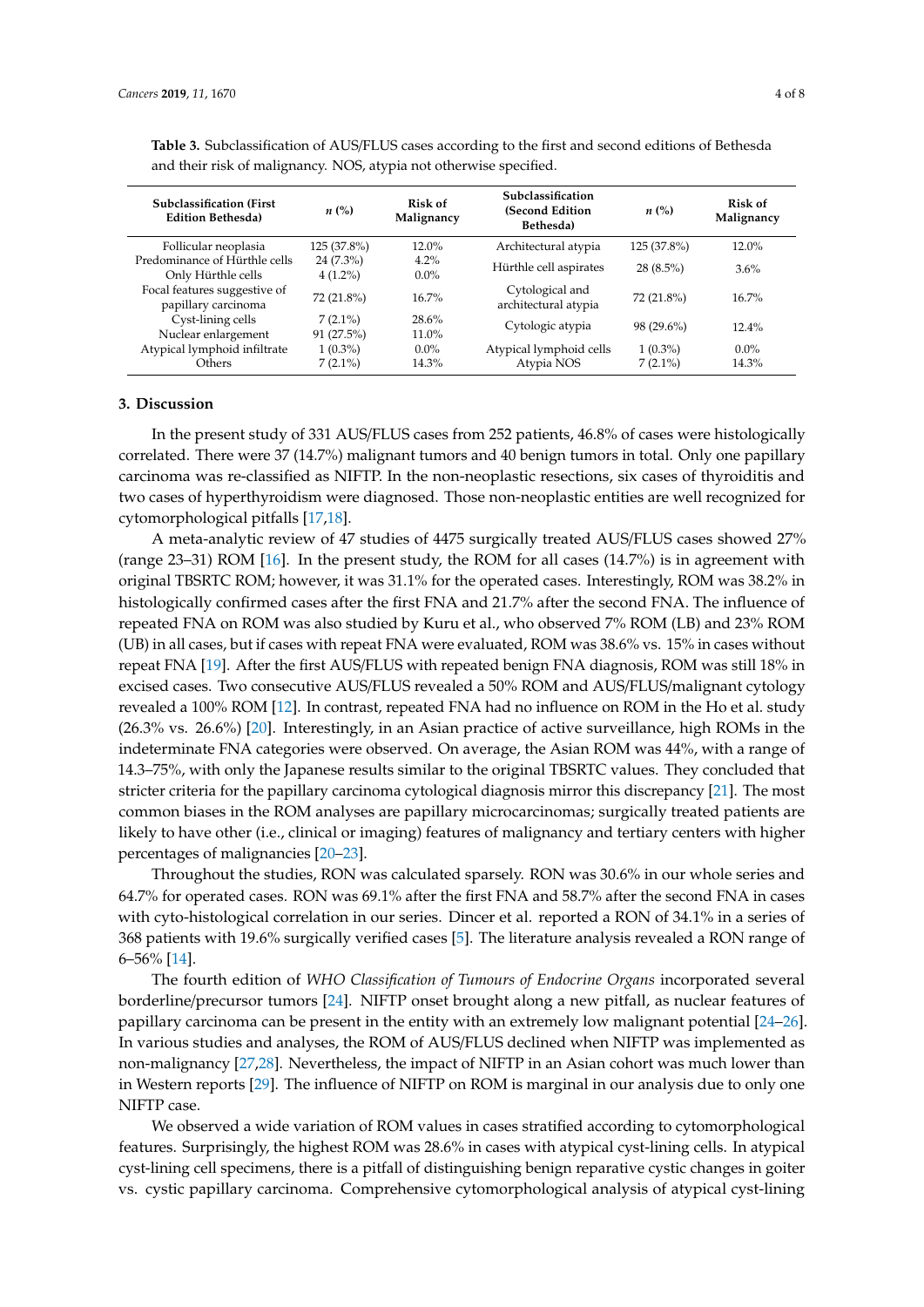cells in FNA concluded that lack of nuclear crowding, intranuclear pseudoinclusions, and papillary architecture defend benign lesions [\[30\]](#page-7-1).

The second highest ROM was in cases with focal features suggestive of papillary carcinoma, with a ROM of 16.7%. On the other hand, the predominance of oncocytic cells was accompanied by a ROM of only 4.2%. Notably, the ROM of oncocytic cell lesions ranged from 14–70% in 1397 meta-analyzed histologically verified cases [\[16\]](#page-6-6).

After re-categorization in agreement with the second Bethesda system, oncocytic cell predominant aspirates featured a ROM of 3.6%. The cases with both cytological and architectural atypia had a ROM of 16.7%, and cytological atypia had a ROM of only 12.2% and architectural atypia had a ROM of only 12.0%. Statistically, nuclear features such as grooving and irregularity were shown to be significantly related to malignancy [\[31\]](#page-7-2). From a clinical point of view, the subclassification and knowledge of the ROM of each subcategory is important. Lesions with features suggestive of papillary carcinoma and both cytological and architectural atypia have a higher ROM than oncocytic cell aspirates. In summary, subclassification is encouraged to enhance communication with other pathologists and clinicians and to facilitate further refinement of the AUS/FLUS category [\[2\]](#page-5-1).

#### **4. Materials and Methods**

A retrospective search was conducted to find all AUS/FLUS cases diagnosed at the Department of Pathology, Fimlab Laboratories, Tampere, Finland, between 1 October 2013 and 31 December 2016. The department serves Pirkanmaa Hospital District area. Cases with one or more AUS/FLUS diagnoses in FNAs were included in the study cohort as well as their cytological or histological follow up when available until 31 December 2017.

All FNA samples were taken under ultrasound guidance with a 22G needle and were alcohol-fixed and cytospun and Papanicolaou stained. All FNA samples were classified according to the TBSRTC [\[1](#page-5-0)[,2\]](#page-5-1) into six categories: non-diagnostic, benign, atypia of undermined significance/follicular lesion of undetermined significance (AUS/FLUS), follicular neoplasm/suspicious for follicular neoplasm (FN/SFN), suspicious for malignancy (SM), and malignant. Seventy-five percent of all samples were diagnosed by two senior pathologists who are specialized in thyroid cytopathology. If more than one nodule was sampled or the same nodule was sampled twice in the same examination, the most severe result was included in our analysis.

Cohort data were collected from pathology reports and included the indication for FNA, nodule size, age, sex, FNA result and subclassification, type of surgical removal, and histopathological diagnosis, when available. Histological verification and other FNAs of the thyroid gland and their outcomes were matched in each case. Neoplasms were classified according to WHO classifications for thyroid tumors [\[24\]](#page-6-13). All follicular variants of papillary carcinomas were scrutinized for the possibility of NIFTP diagnosis. Other histological findings were classified as goiter, thyroiditis, and hyperthyroidism.

We estimated the risk of malignancy (ROM) and neoplasia (RON) by calculating the upper and the lower bounds because only a subset of patients with AUS/FLUS diagnosis had surgical follow-up. Upper bound is calculated by having all resected cases as denominator and malignant or neoplasia cases as numerator. For the lower bound we used the total number of cases as denominator. The correct ROM or RON settles somewhere between these two values [\[2\]](#page-5-1).

Subclassification was done according to the first edition Bethesda classification, which differs from the newer second edition. Our data used eight categories: follicular neoplasia (group 1), predominance of oncocytes (group 2), only oncocytes (group 3), focal features suggestive of papillary carcinoma (group 4), atypical cyst-lining cells (group 5), nuclear enlargement (group 6), atypical lymphoid infiltrate (group 7), and others (group 8). We matched the first edition Bethesda categories to the second edition Bethesda categories as follows: the first group was classified as 'architectural atypia', the second and the third groups were combined into the 'oncocytic cell aspirates' classification, the fourth group was classified as 'cytological and architectural atypia', the fifth and the sixth groups were combined into the 'cytologic atypia' classification, the seventh group was classified as 'lymphoid infiltrate', and the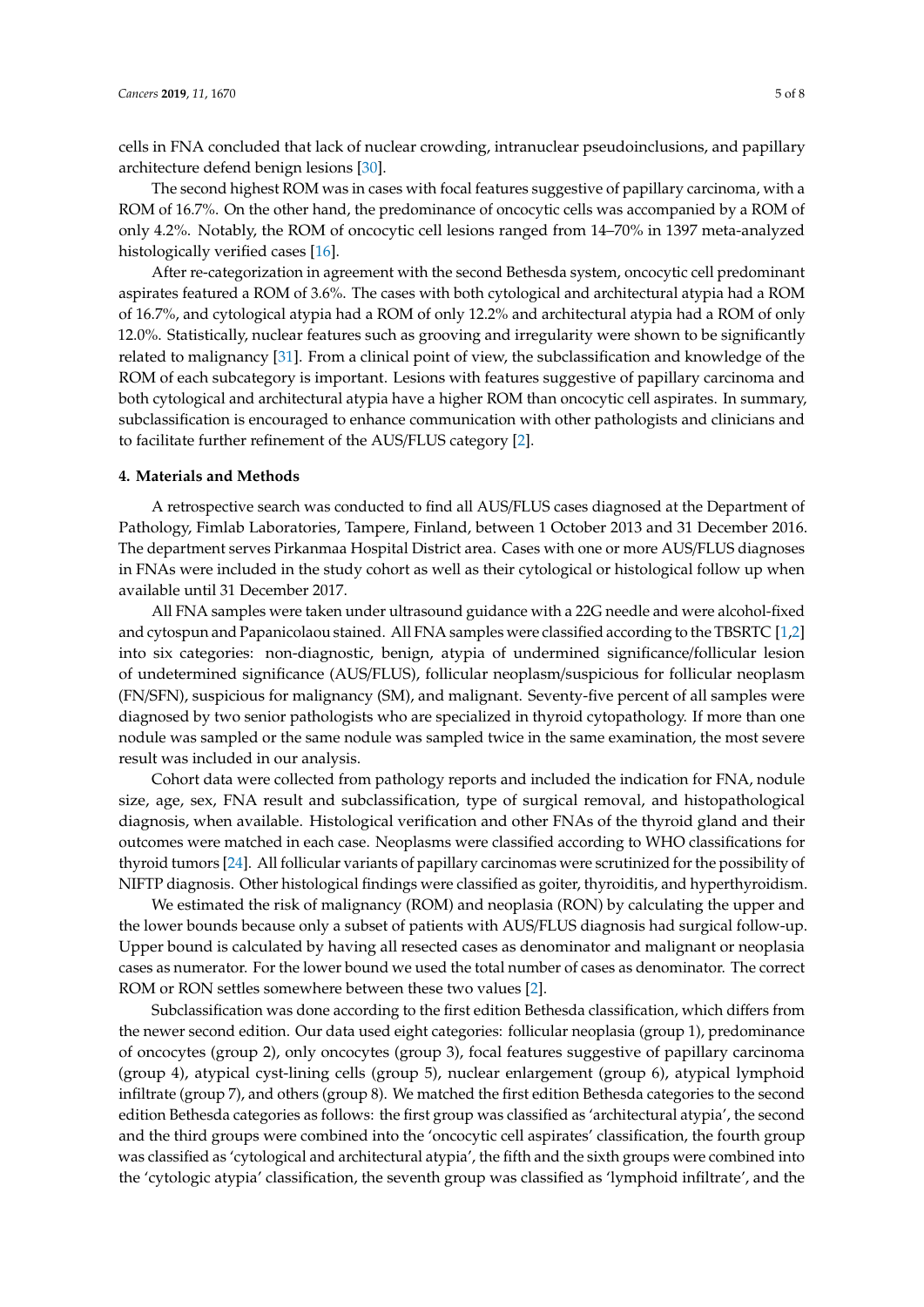eighth group was classified as 'others'. Furthermore, we subanalyzed the ROM in each category. Due to data size, here we used all FNAs as the denominator.

Data and statistical analyses were performed with Microsoft Excel software (Microsoft, Redmond, WA, USA).

This study was approved by the Regional Ethics Committee of Pirkanmaa Hospital District (R13168) and informed consent of each individual was not requested. The study was conducted according to the Declaration of Helsinki.

## **5. Conclusions**

In conclusion, the institutional analysis with cyto-histological correlation showed a 14.7% ROM, which is in agreement with the original TBSRTC. The RON, which has been inconsistently reported in various studies and analyses, was 30.6% in our series. The subclassification pointed out variable ROM of each subcategory. Despite the morphological heterogeneity, AUS/FLUS is a well-defined TBSRTC category with both diagnostic and management criteria.

**Author Contributions:** Conceptualization: R.H. and I.K.; methodology: R.H. and I.K.; validation: R.H.; formal analysis: R.H.; investigation: R.H. and I.K.; resources: I.K.; data curation: R.H. and I.K.; writing—original draft preparation: I.K.; writing—review and editing: R.H. and I.K.; visualization: R.H.; supervision: I.K.; project administration: I.K.; funding acquisition: I.K.

**Funding:** This research was funded by VTR-grant from Pirkanmaa Hospital District (to I.K).

**Acknowledgments:** The results were presented as a poster at the 41th European Congress of Cytology in Madrid, Spain, 10–13 June 2018.

**Conflicts of Interest:** The authors declare no conflict of interest. The funders had no role in the design of the study; in the collection, analyses, or interpretation of data; in the writing of the manuscript, or in the decision to publish the results.

## **References**

- <span id="page-5-0"></span>1. Syed, A.Z.; Cibas, E.S. (Eds.) *The Bethesda System for Reporting Thyroid Cytopathology*, 1st ed.; Springer: New York, NY, USA, 2010; pp. 1–171.
- <span id="page-5-1"></span>2. Syed, A.Z.; Cibas, E.S. (Eds.) *The Bethesda System for Reporting Thyroid Cytopathology*, 2nd ed.; Springer: Cham, Switzerland, 2018; pp. 1–236.
- 3. Mosca, L.; Silva, L.F.F.D.; Carneiro, P.C.; Chacon, D.A.; Araujo-Neto, V.J.F.; Araujo-Filho, V.J.F.; Cernea, C.R. Malignancy rates for Bethesda III subcategories in thyroid fine needle aspiration biopsy (FNAB). *Clinics* **2018**, *73*, e370. [\[CrossRef\]](http://dx.doi.org/10.6061/clinics/2018/e370) [\[PubMed\]](http://www.ncbi.nlm.nih.gov/pubmed/29846414)
- 4. Erivwo, P.; Ghosh, C. Atypia of Undetermined Significance in Thyroid Fine-Needle Aspirations: Follow-Up and Outcome Experience in Newfoundland, Canada. *Acta Cytol.* **2018**, *62*, 85–92. [\[CrossRef\]](http://dx.doi.org/10.1159/000486779) [\[PubMed\]](http://www.ncbi.nlm.nih.gov/pubmed/29486467)
- <span id="page-5-2"></span>5. Dincer, N.; Balci, S.; Yazgan, A.; Guney, G.; Ersoy, R.; Cakir, B.; Guler, G. Follow-up of atypia and follicular lesions of undetermined significance in thyroid fine needle aspiration cytology. *Cytopathology* **2013**, *24*, 385–390. [\[CrossRef\]](http://dx.doi.org/10.1111/cyt.12021) [\[PubMed\]](http://www.ncbi.nlm.nih.gov/pubmed/23078633)
- 6. Hirsch, D.; Robenshtok, E.; Bachar, G.; Braslavsky, D.; Benbassat, C. The Implementation of the Bethesda System for Reporting Thyroid Cytopathology Improves Malignancy Detection Despite Lower Rate of Thyroidectomy in Indeterminate Nodules. *World J. Surg.* **2015**, *39*, 1959–1965. [\[CrossRef\]](http://dx.doi.org/10.1007/s00268-015-3032-6)
- 7. Mahajan, S.; Srinivasan, R.; Rajwanshi, A.; Radotra, B.; Panda, N.; Dey, P.; Gupta, N.; Nijhawan, R. Risk of Malignancy and Risk of Neoplasia in the Bethesda Indeterminate Categories: Study on 4,532 Thyroid Fine-Needle Aspirations from a Single Institution in India. *Acta Cytol.* **2017**, *61*, 103–110. [\[CrossRef\]](http://dx.doi.org/10.1159/000470825)
- 8. Alabdulqader, N.A.; Shareef, S.Q.; Ali, J.A.; Yousef, M.M.; Al-Abbadi, M.A. Application of the Bethesda System for Reporting Thyroid Cytopathology in the Eastern Province of Saudi Arabia: A Follow-Up Study. *Acta Cytol.* **2015**, *59*, 233–238. [\[CrossRef\]](http://dx.doi.org/10.1159/000430803)
- 9. Kapila, K.; Qadan, L.; Ali, R.H.; Jaragh, M.; George, S.S.; Haji, B.E. The Bethesda System for Reporting Thyroid Fine-Needle Aspiration Cytology: A Kuwaiti Experience-A Cytohistopathological Study of 374 Cases. *Acta Cytol.* **2015**, *59*, 133–138. [\[CrossRef\]](http://dx.doi.org/10.1159/000371538)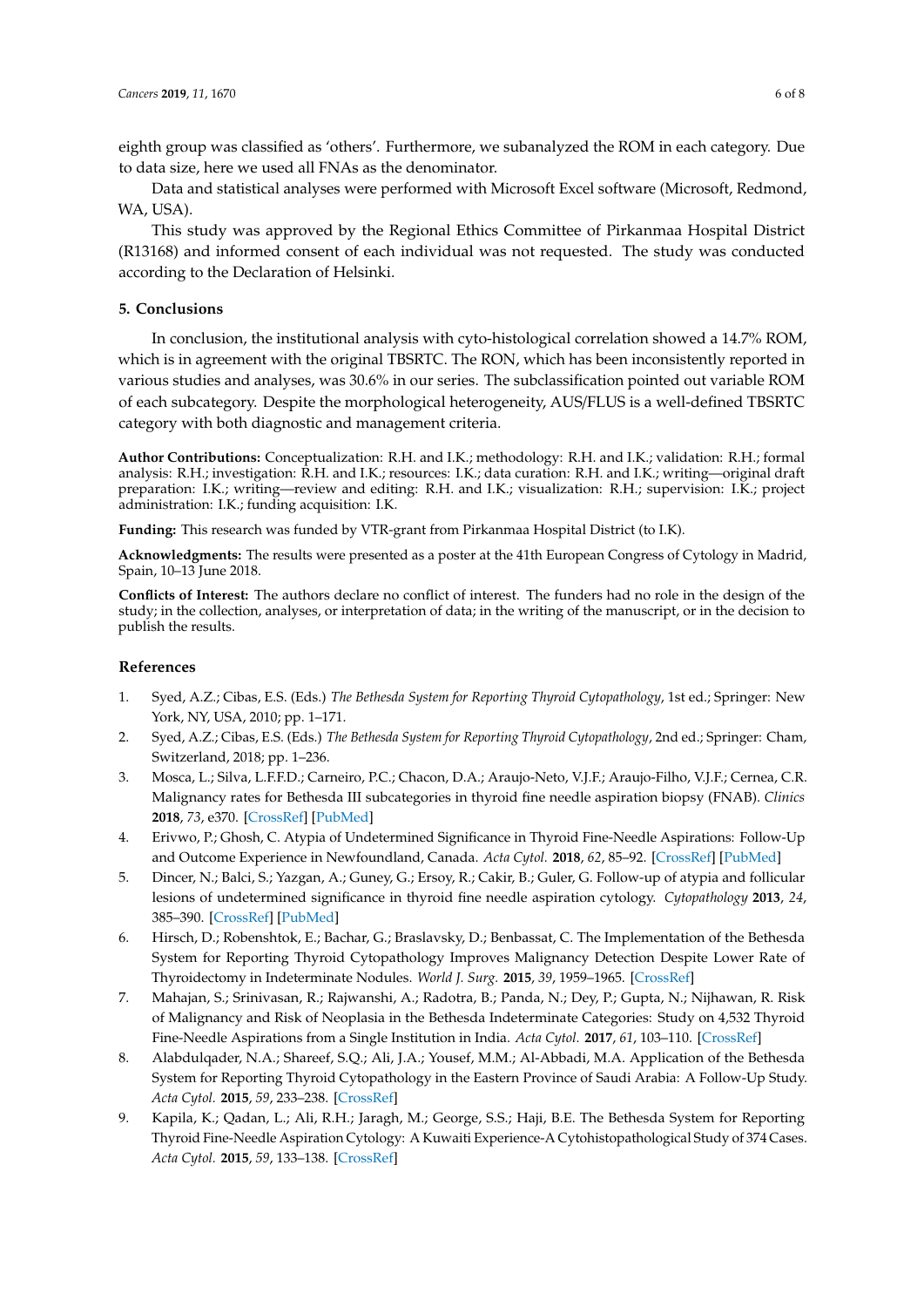- <span id="page-6-0"></span>10. Paajanen, I.; Metso, S.; Jaatinen, P.; Kholová, I. Thyroid FNA diagnostics in a real-life setting: Experiences of the implementation of the Bethesda system in Finland. *Cytopathology* **2018**, *29*, 189–195. [\[CrossRef\]](http://dx.doi.org/10.1111/cyt.12513)
- <span id="page-6-1"></span>11. Mais, D.D.; Crothers, B.A.; Davey, D.D.; Natale, K.E.; Nayar, R.; Souers, R.J.; Blond, B.J.; Hackman, S.; Tworek, J.A. Trends in Thyroid Fine-Needle Aspiration Cytology Practices: Results from a College of American Pathologists 2016 Practice Survey. *Arch. Pathol. Lab. Med.* **2019**. [\[CrossRef\]](http://dx.doi.org/10.5858/arpa.2018-0429-CP)
- <span id="page-6-2"></span>12. Sullivan, P.S.; Hirschowitz, S.L.; Fung, P.C.; Apple, S.K. The impact of atypia/follicular lesion of undetermined significance and repeat fine-needle aspiration: 5 years before and after implementation of the Bethesda System. *Cancer Cytopathol.* **2014**, *122*, 866–872. [\[CrossRef\]](http://dx.doi.org/10.1002/cncy.21468)
- <span id="page-6-3"></span>13. Bongiovanni, M.; Krane, J.F.; Cibas, E.S.; Faquin, W.C. The atypical thyroid fine-needle aspiration: Past, present, and future. *Cancer Cytopathol.* **2012**, *120*, 73–86. [\[CrossRef\]](http://dx.doi.org/10.1002/cncy.20178) [\[PubMed\]](http://www.ncbi.nlm.nih.gov/pubmed/21751429)
- <span id="page-6-5"></span>14. Kholová, I.; Ludvíková, M. Thyroid atypia of undetermined significance or follicular lesion of undetermined significance: An indispensable Bethesda 2010 diagnostic category or waste garbage? *Acta Cytol.* **2014**, *58*, 319–329. [\[CrossRef\]](http://dx.doi.org/10.1159/000366498) [\[PubMed\]](http://www.ncbi.nlm.nih.gov/pubmed/25195864)
- <span id="page-6-4"></span>15. Geramizadeh, B.; Bos-Hagh, S.; Maleki, Z. Cytomorphologic, Imaging, Molecular Findings, and Outcome in Thyroid Follicular Lesion of Undetermined Significance/Atypical Cell of Undetermined Significance (AUS/FLUS): A Mini-Review. *Acta Cytol.* **2019**, *63*, 1–9. [\[CrossRef\]](http://dx.doi.org/10.1159/000493908) [\[PubMed\]](http://www.ncbi.nlm.nih.gov/pubmed/30380529)
- <span id="page-6-6"></span>16. Straccia, P.; Rossi, E.D.; Bizzarro, T.; Brunelli, C.; Cianfrini, F.; Damiani, D.; Fadda, G. A meta-analytic review of the Bethesda System for Reporting Thyroid Cytopathology: Has the rate of malignancy in indeterminate lesions been underestimated? *Cancer Cytopathol.* **2015**, *123*, 713–722. [\[CrossRef\]](http://dx.doi.org/10.1002/cncy.21605)
- <span id="page-6-7"></span>17. Jing, X.; Michael, C.W. Potential pitfalls for false suspicion of papillary thyroid carcinoma: A cytohistologic review of 22 cases. *Diagn. Cytopathol.* **2012**, *40*, E74-9. [\[CrossRef\]](http://dx.doi.org/10.1002/dc.21726)
- <span id="page-6-8"></span>18. Baloch, Z.W.; LiVolsi, V.A. Cytologic and architectural mimics of papillary thyroid carcinoma. Diagnostic challenges in fine-needle aspiration and surgical pathology specimens. *Am. J. Clin. Pathol.* **2006**, *125*, S135–S144.
- <span id="page-6-9"></span>19. Kuru, B.; Atmaca, A.; Kefeli, M. Malignancy rate associated with Bethesda category III (AUS/FLUS) with and without repeat fine needle aspiration biopsy. *Diagn. Cytopathol.* **2016**, *44*, 394–398. [\[CrossRef\]](http://dx.doi.org/10.1002/dc.23456)
- <span id="page-6-10"></span>20. Ho, A.S.; Sarti, E.E.; Jain, K.S.; Wang, H.; Nixon, I.J.; Shaha, A.R.; Shah, J.P.; Kraus, D.H.; Ghossein, R.; Fish, S.A.; et al. Malignancy rate in thyroid nodules classified as Bethesda category III (AUS/FLUS). *Thyroid* **2014**, *24*, 832–839. [\[CrossRef\]](http://dx.doi.org/10.1089/thy.2013.0317)
- <span id="page-6-11"></span>21. Kakudo, K.; Higuchi, M.; Hirokawa, M.; Satoh, S.; Jung, C.K.; Bychkov, A. Thyroid FNA cytology in Asian practice-Active surveillance for indeterminate thyroid nodules reduces overtreatment of thyroid carcinomas. *Cytopathology* **2017**, *28*, 455–466. [\[CrossRef\]](http://dx.doi.org/10.1111/cyt.12491)
- 22. Iskandar, M.E.; Bonomo, G.; Avadhani, V.; Persky, M.; Lucido, D.; Wang, B.; Marti, J.L. Evidence for overestimation of the prevalence of malignancy in indeterminate thyroid nodules classified as Bethesda category III. *Surgery* **2015**, *157*, 510–517. [\[CrossRef\]](http://dx.doi.org/10.1016/j.surg.2014.10.004)
- <span id="page-6-12"></span>23. Jung, Y.Y.; Jung, S.; Lee, H.W.; Oh, Y.L. Significance of Subcategory Atypia of Undetermined Significance/Follicular Lesion of Undetermined Significance Showing Both Cytologic and Architectural Atypia in Thyroid Aspiration Cytology. *Acta Cytol.* **2015**, *59*, 370–376. [\[CrossRef\]](http://dx.doi.org/10.1159/000441136) [\[PubMed\]](http://www.ncbi.nlm.nih.gov/pubmed/26529329)
- <span id="page-6-13"></span>24. Lloyd, R.V.; Osamura, R.Y.; Klöppel, G.; Rosai, J. (Eds.) *WHO Classification of Tumours of Endocrine Organs*, 4th ed.; WHO: Lyon, France, 2017; pp. 1–355.
- 25. Geramizadeh, B.; Maleki, Z. Non-invasive follicular thyroid neoplasm with papillary-like nuclear features (NIFTP): A review and update. *Endocrine* **2019**, *64*, 433–440. [\[CrossRef\]](http://dx.doi.org/10.1007/s12020-019-01887-z) [\[PubMed\]](http://www.ncbi.nlm.nih.gov/pubmed/30868412)
- <span id="page-6-14"></span>26. Rossi, E.D.; Faquin, W.C.; Baloch, Z.; Fadda, G.; Thompson, L.; Larocca, L.M.; Pantanowitz, L. Noninvasive Follicular Thyroid Neoplasm with Papillary-Like Nuclear Features (NIFTP): Update and Diagnostic Considerations-a Review. *Endocr. Pathol.* **2019**, *30*, 155–162. [\[CrossRef\]](http://dx.doi.org/10.1007/s12022-019-9574-7) [\[PubMed\]](http://www.ncbi.nlm.nih.gov/pubmed/30953289)
- <span id="page-6-15"></span>27. Strickland, K.C.; Howitt, B.E.; Marqusee, E.; Alexander, E.K.; Cibas, E.S.; Krane, J.F.; Barletta, J.A. The Impact of Noninvasive Follicular Variant of Papillary Thyroid Carcinoma on Rates of Malignancy for Fine-Needle Aspiration Diagnostic Categories. *Thyroid* **2015**, *25*, 987–992. [\[CrossRef\]](http://dx.doi.org/10.1089/thy.2014.0612)
- <span id="page-6-16"></span>28. Faquin, W.C.; Wong, L.Q.; Afrogheh, A.H.; Ali, S.Z.; Bishop, J.A.; Bongiovanni, M.; Pusztaszeri, M.P.; VandenBussche, C.J.; Gourmaud, J.; Vaickus, L.J.; et al. Impact of reclassifying noninvasive follicular variant of papillary thyroid carcinoma on the risk of malignancy in The Bethesda System for Reporting Thyroid Cytopathology. *Cancer Cytopathol.* **2016**, *124*, 181–187. [\[CrossRef\]](http://dx.doi.org/10.1002/cncy.21631)